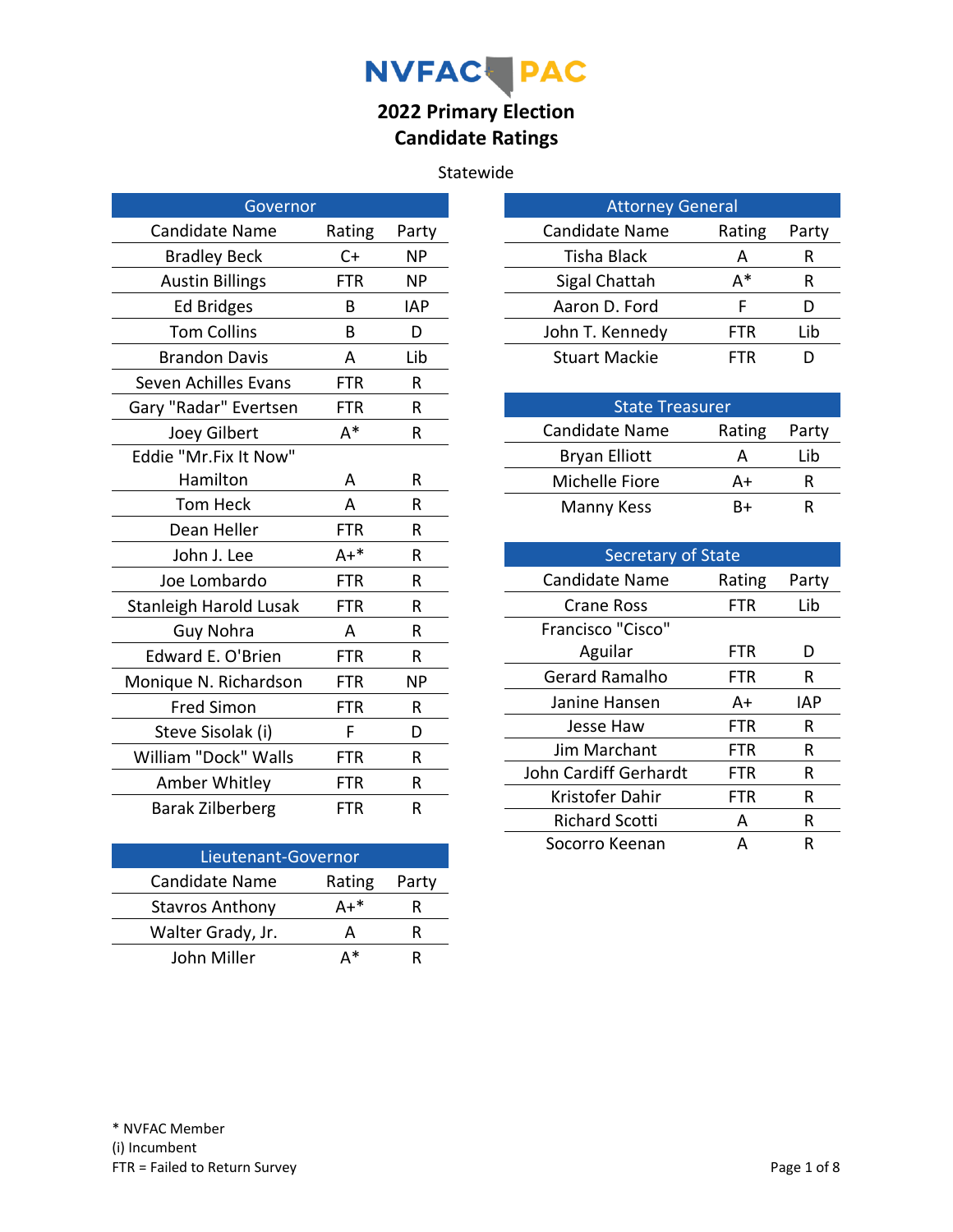# NVFAC- PAC

## **2022 Primary Election Candidate Ratings**

#### Federal

| <b>US Senate</b>              |            |       |
|-------------------------------|------------|-------|
| <b>Candidate Name</b>         | Rating     | Party |
| Sam Brown                     | А          | R     |
| William "Bill" Conrad         | FTR        | R     |
| <b>Catherine Cortez Masto</b> |            |       |
| (i)                           | FTR        | D     |
| Joseph "JJ" Destin            | FTR        | ΝP    |
| William "Bill"                |            |       |
| Hockstedler                   | FTR        | R     |
| Stephanie Kasheta             | FTR        | D     |
| Adam Paul Laxalt              | A+         | R     |
| Barry Lindemann               | <b>FTR</b> | ΝP    |
| <b>Sharelle Mendenhall</b>    | А          | R     |
| Tyler T. Perkins              | FTR        | R     |
| Carlo Poliak                  | FTR        | R     |
| Corey Reid                    | <b>FTR</b> | D     |
| Allen Rheinhart               | FTR        | D     |
| Paul Rodriguez                | FTR        | R     |
| <b>Barry Rubinson</b>         | FTR        | IAP   |
| <b>Neil Scott</b>             | B+         | Lib   |

| <b>Congressional District 1</b> |     |      |
|---------------------------------|-----|------|
| Jane Adams                      | А   | R    |
| David Brog                      | FTR | R    |
| Ken Cavanaugh                   | А   | Lib  |
| <b>Cresent Hardy</b>            | FTR | R    |
| Comiesha "Monica"               |     |      |
| Lenoir                          | FTR | None |
| Mark Robertson                  | А   | R    |
| Carolina Andrea Serrano         | FTR | R    |
| Morgun Sholty                   | FTR | R    |
| Cynthia Dianne Steel            | А-  | R    |
| Dina Titus (i)                  | FTR | D    |
| Jessie Turner                   | FTR | R    |
| Amy Vilela                      | FTR |      |

| <b>Congressional District 2</b> |        |       |
|---------------------------------|--------|-------|
| <b>Candidate Name</b>           | Rating | Party |
| Joseph Edward Afzal             | C+     | D     |
| Mark E. Amodei (i)              | A+     | R     |
| Darryl Baber                    | А-     | Lib   |
| Joel Beck                       | A      | R     |
| <b>Russell Best</b>             | А-     | IAP   |
| <b>Michael Doucette</b>         | $C+$   | D     |
| Gerold Lee Gorman               | FTR    | D     |
| Tim Hanifan                     | FTR    | D     |
| Brian J. Hansen                 | FTR    | D     |
| Rahul A. Joshi                  | FTR    | D     |
| Elizabeth Mercedes              |        |       |
| Krause                          | FTR    | D     |
| Brian Nadell                    | FTR    | R     |
| Catherine Marie                 |        |       |
| Sampson                         | FTR    | R     |
| Danny Tarkanian                 | FTR    | R     |

| <b>Congressional District 3</b> |        |       |
|---------------------------------|--------|-------|
| <b>Candidate Name</b>           | Rating | Party |
| April Becker                    | A*     | R     |
| Clark Bossert                   | FTR    | R     |
| Albert M. Goldberg              | FTR    | R     |
| Randell "Randy" Hynes           | A      | I)    |
| John Kovacs                     | А-     | R     |
| Susie Lee (i)                   | FTR    | D     |
| Noah V. Malgeri                 | А      | R     |
| <b>Robert Bruce Morris</b>      | FTR    | None  |

| <b>Congressional District 4</b> |            |       |
|---------------------------------|------------|-------|
| Candidate Name                  | Rating     | Party |
| Ann "Annie" Black               | Δ+*        | к     |
| Chance Bonaventura              | А          |       |
| Steven A. Horsford (i)          | <b>FTR</b> |       |
| Sam Peters                      | ∆*         |       |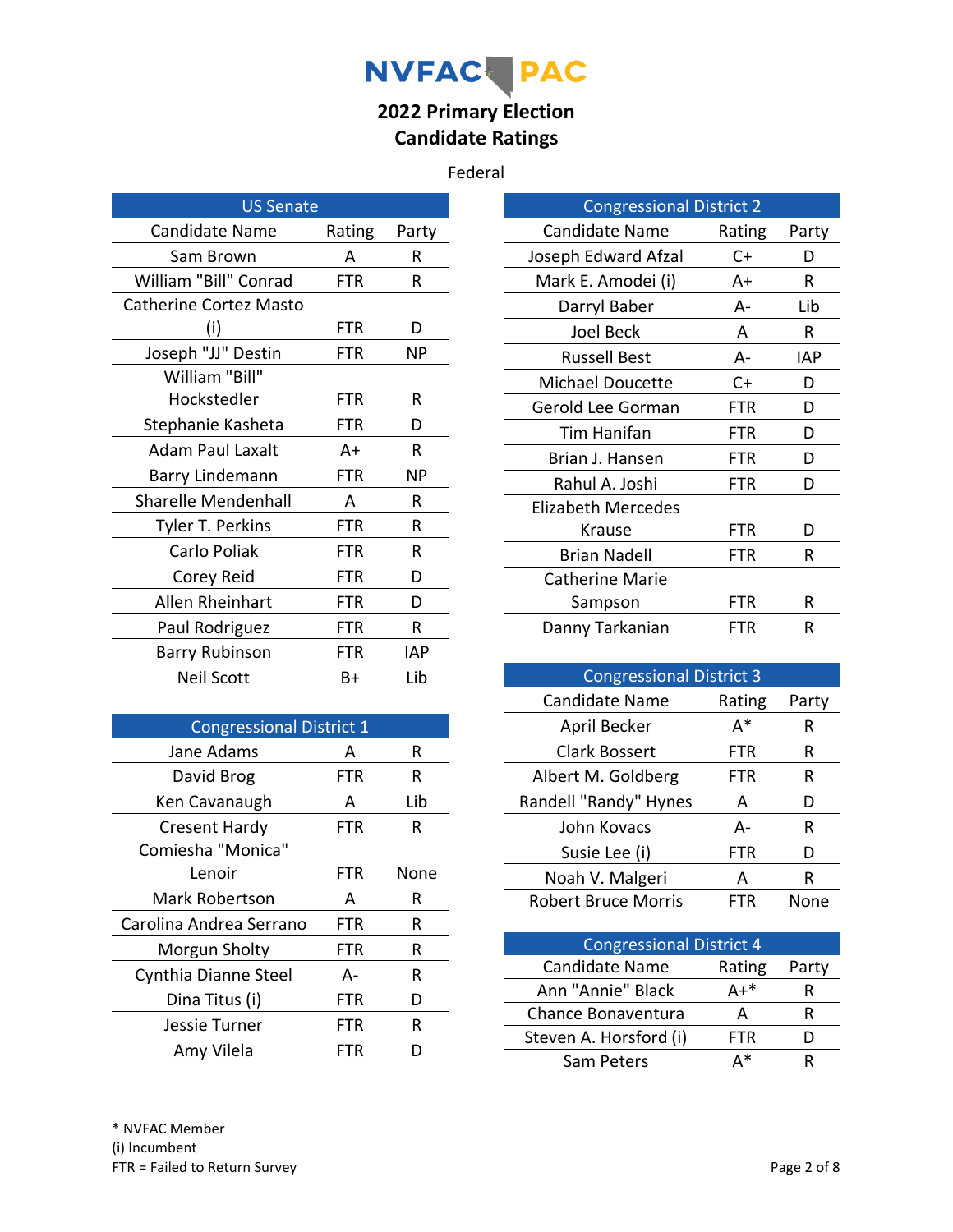

#### Nevada Senate

| <b>Senate District 2</b> |        |       |
|--------------------------|--------|-------|
| <b>Candidate Name</b>    | Rating | Party |
| <b>Edgar Flores</b>      |        |       |
| David Gomez              | FTR    |       |
| Leo Henderson            | FTR    | ĸ     |
| Peter Pellegrino         | FTR    |       |

| <b>Senate District 8</b> |        |       |
|--------------------------|--------|-------|
| <b>Candidate Name</b>    | Rating | Party |
| Marilyn Dondero Loop (i) | F      |       |
| Joshua Dowden            | А-     | R     |
| Jennifer Fawzy           | A      | R     |
| Jeff Gordon              | FTR    | R     |
| Kevin Mann               | FTR    | R     |
| Raja Mourey              | FTR    | R     |
| Joey Paulos              | А-     | R     |
| John Schmitz             | A      | R     |
| Mark Shaffer             | FTR    |       |

| <b>Senate District 9</b> |            |       |
|--------------------------|------------|-------|
| <b>Candidate Name</b>    | Rating     | Party |
| Tina Brown               | <b>FTR</b> |       |
| Tina M. Peetris          | FTR        | ĸ     |
| Melanie Scheible (i)     |            |       |
| Ana Usma                 | FTR        | None  |

| Senate District 10    |            |       |
|-----------------------|------------|-------|
| <b>Candidate Name</b> | Rating     | Party |
| Jack "JT" Absher      | <b>FTR</b> |       |
| Chris Cunningham      | A          | Lib   |
| Fabian Donate (i)     |            |       |
| <b>Philip Graviet</b> | ⊢∣R        |       |

| <b>Senate District 12</b> |        |       |
|---------------------------|--------|-------|
| <b>Candidate Name</b>     | Rating | Party |
| April Arndt               | А      |       |
| Cherlyn Arrington         | Δ*     |       |
| Lisa Guzman               | FTR    |       |
| Julie Ann Pazina          | FTR    |       |

| <b>Senate District 13</b> |            |       |
|---------------------------|------------|-------|
| Candidate Name            | Rating     | Party |
| Matthew R. Buehler        | <b>FTR</b> | R     |
| Richard "Skip" Daly       | FTR        |       |
| Mark Miranda              | FTR        |       |
| Claret "Nnedi" Stephens   | FTR        |       |

| Senate District 14 |              |   |
|--------------------|--------------|---|
| Candidate Name     | Rating Party |   |
| Ira Hansen (i)     | <b>FTR</b>   | R |

| <b>Senate District 16</b> |            |       |
|---------------------------|------------|-------|
| <b>Candidate Name</b>     | Rating     | Party |
| <b>Timothy Duvall</b>     | FTR        | R     |
| Lisa Krasner              | А          | R     |
| <b>Aaron Sims</b>         | <b>FTR</b> | נ ו   |
| Monica "Jaye" Stabbert    | д*         | R     |
| Donald Tatro (i)          | ∆_*        | R     |

| <b>Senate District 17</b> |              |   |
|---------------------------|--------------|---|
| Candidate Name            | Rating Party |   |
| <b>Robin Titus</b>        | A+           | ĸ |
| Jim Wheeler               | А+           | ĸ |

| <b>Senate District 20</b> |            |       |
|---------------------------|------------|-------|
| <b>Candidate Name</b>     | Rating     | Party |
| <b>Brent Foutz</b>        | FTR        |       |
| <b>Brandon Mills</b>      | <b>FTR</b> | Lib   |
| Daniel Patterson          | к          | IAP   |
| Jeff Stone                |            | ĸ     |

| <b>Senate District 21</b> |            |       |
|---------------------------|------------|-------|
| Candidate Name            | Rating     | Party |
| Jacqueline Alvidrez       | <b>FTR</b> |       |
| April Larsen              | <b>FTR</b> |       |
| James Ohrenschall (i)     |            |       |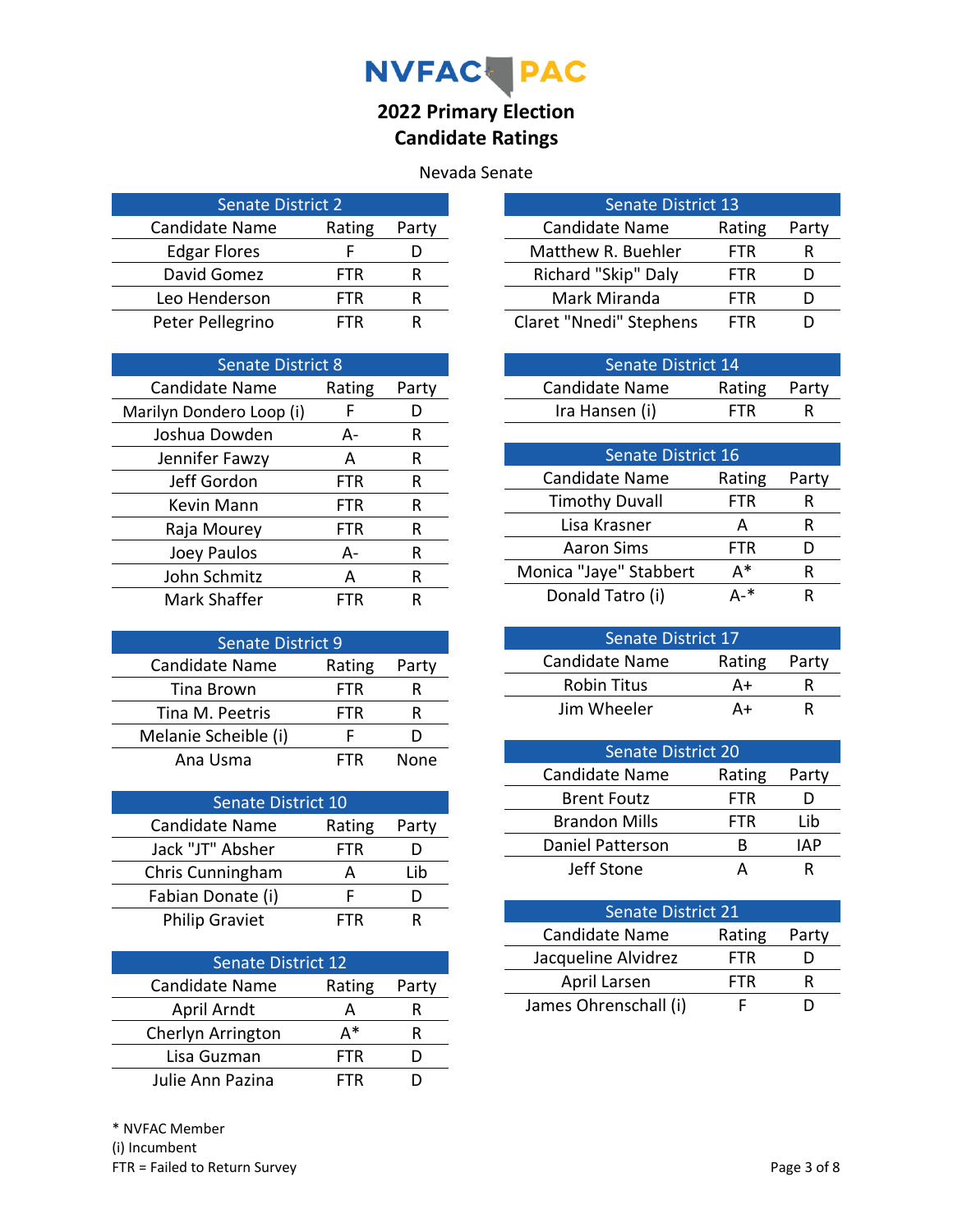

| <b>Assembly District 1</b>  |        |       |
|-----------------------------|--------|-------|
| <b>Candidate Name</b>       | Rating | Party |
| <b>Garland Lee Brinkley</b> | FTR    | R     |
| <b>Matthew Clendenen</b>    | А-     | R     |
| Chris Dyer                  | А      | R     |
| Patrick McAtee-MacRae       | Д      | None  |
| Daniele Monroe-             |        |       |
| Moreno (i)                  |        |       |

| <b>Assembly District 2</b> |        |       |
|----------------------------|--------|-------|
| Candidate Name             | Rating | Party |
| Jason Bednarz              | FTR    | Lib   |
| Nick Christenson           | FTR    |       |
| Erin Gomez                 | Д-     | ĸ     |
| Heidi Kasama (i)           |        |       |

| <b>Assembly District 3</b> |            |       |
|----------------------------|------------|-------|
| <b>Candidate Name</b>      | Rating     | Party |
| LaJuana D. Clark           | <b>FTR</b> |       |
| Joshua Lemack              | <b>FTR</b> | ĸ     |
| Selena Torres (i)          |            |       |

| <b>Assembly District 4</b> |            |       |
|----------------------------|------------|-------|
| Candidate Name             | Rating     | Party |
| Darby Lee Burns            | <b>FTR</b> | l ib  |
| Richard McArthur (i)       | <b>FTR</b> | R     |

| <b>Assembly District 5</b> |        |       |
|----------------------------|--------|-------|
| <b>Candidate Name</b>      | Rating | Party |
| Alan Hedrick               | А      | к     |
| Brittney Miller (i)        | F      |       |
| Ronald Morgan              | FTR    | Lib   |
| Kelly Quinn                | FTR    |       |

| <b>Assembly District 6</b> |        |       |
|----------------------------|--------|-------|
| Candidate Name             | Rating | Party |
| Kathryn "Kat" Rios         | FTR.   |       |
| <b>Shondra Summers-</b>    |        |       |
| Armstrong (i)              |        |       |

| <b>Assembly District 7</b> |        |       |
|----------------------------|--------|-------|
| <b>Candidate Name</b>      | Rating | Party |
| Cameron (C.H.) Miller (i)  |        |       |
| <b>Anthony Palmer</b>      |        |       |

| <b>Assembly District 8</b> |            |       |
|----------------------------|------------|-------|
| <b>Candidate Name</b>      | Rating     | Party |
| Claudia Maria Kintigh      | <b>FTR</b> | R     |
| Jenann Logan               | А          |       |
| <b>Patty Martinez</b>      | FTR.       |       |
| Duy Nguyen                 | FTR        |       |

| <b>Assembly District 9</b>  |            |       |
|-----------------------------|------------|-------|
| <b>Candidate Name</b>       | Rating     | Party |
| <b>Ryan Patrick Fleming</b> | <b>FTR</b> | ĸ     |
| John Gonzalez               | <b>FTR</b> | R     |
| Steve Yeager (i)            |            |       |

| <b>Assembly District 10</b> |            |       |
|-----------------------------|------------|-------|
| Candidate Name              | Rating     | Party |
| Sandie "Gisela"             |            |       |
| Hernandez                   | <b>FTR</b> | R     |
| Rochelle Nguyen (i)         |            |       |

| <b>Assembly District 11</b> |            |       |
|-----------------------------|------------|-------|
| Candidate Name              | Rating     | Party |
| Bea Duran (i)               | E          |       |
| Bernadine Lanihau           |            |       |
|                             |            |       |
| Fernandez                   | А          | R     |
| Esau Jones                  | <b>FTR</b> | None  |
| Eric Krattiger              | FTR        | R     |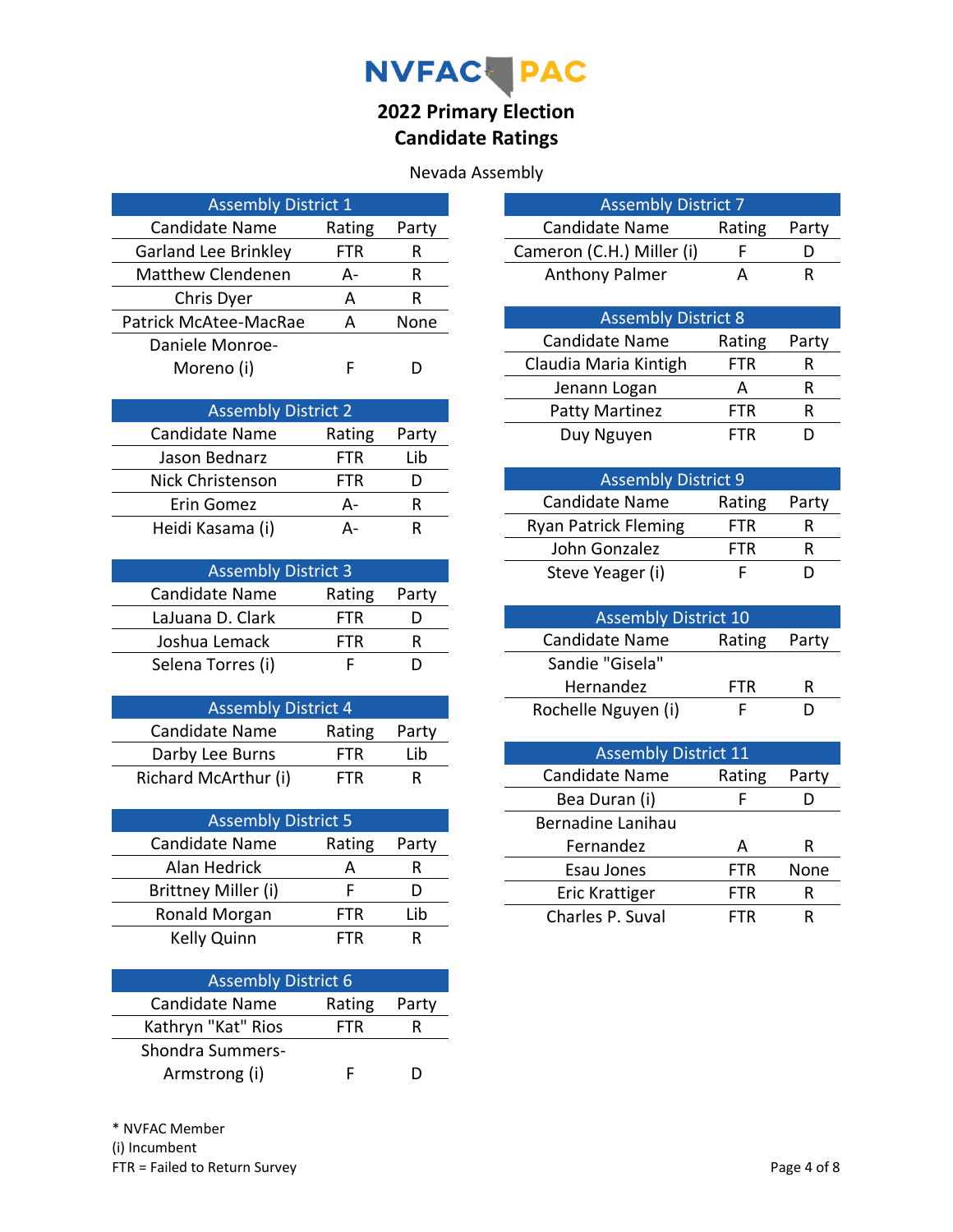

| <b>Assembly District 12</b> |            |       |
|-----------------------------|------------|-------|
| Candidate Name              | Rating     | Party |
| David Bolliger              | FTR        | R     |
| Abraham Spencer             |            |       |
| Camejo                      | <b>FTR</b> | D     |
| Max E. Carter, II           | FTR        | D     |
| Angelo Casino               | FTR        | D     |
| Rodolfo "Rudy" Clai         | FTR        | R     |
| <b>Flemming Larsen</b>      | FTR        | R     |
| Stefania Moore              | FTR        | None  |
| Al Rojas                    | FTR        | R     |
| <b>Kevin Williams</b>       | FTR        | R     |

| <b>Assembly District 13</b> |            |       |
|-----------------------------|------------|-------|
| <b>Candidate Name</b>       | Rating     | Party |
| Daniel Andrews              | <b>FTR</b> |       |
| Steven Delisle              | A          | R     |
| <b>Brian Hibbets</b>        | A          | R     |
| Vem Miller                  | A          | R     |
| Hanna Olivas                | FTR        |       |
| Will Rucker                 | FTR        |       |
| Nancy Weiss                 | Δ          |       |

| <b>Assembly District 14</b> |        |       |
|-----------------------------|--------|-------|
| Candidate Name              | Rating | Party |
| James M. Fennell, II        | FTR.   |       |
| Erica Mosca                 | FTR    |       |
| Shawn Stamper               |        |       |

| <b>Assembly District 15</b> |        |       |
|-----------------------------|--------|-------|
| Candidate Name              | Rating | Party |
| Steven D. Bang              | FTR    |       |
| Kyle Greenwood              |        |       |
| Howard Watts (i)            |        |       |

| <b>Assembly District 16</b> |        |       |
|-----------------------------|--------|-------|
| <b>Candidate Name</b>       | Rating | Party |
| Benjamin Donlon             | FTR    | R     |
| Cecelia González (i)        | F      |       |
| Jesse Holder                | А      |       |
| <b>Chuck Short</b>          | FTR    |       |
| Greg Van Houten             | FTR    |       |

| <b>Assembly District 17</b> |        |       |
|-----------------------------|--------|-------|
| Candidate Name              | Rating | Party |
| D'Anthony Brim              | FTR.   | None  |
| <b>Eugene Pawley</b>        |        |       |
| Claire Thomas (i)           |        |       |

| <b>Assembly District 18</b> |            |       |
|-----------------------------|------------|-------|
| Candidate Name              | Rating     | Party |
| Venicia Considine (i)       |            | ו ו   |
| <b>Christine DeCorte</b>    | <b>FTR</b> | R     |

| <b>Assembly District 19</b> |        |       |
|-----------------------------|--------|-------|
| Candidate Name              | Rating | Party |
| Charlie de La Paz           | Д      |       |
| Amy Groves                  | А      |       |
| Gerald Swanson              | д*     | ĸ     |
| Thaddeus "Toby" Yurek       |        |       |

| <b>Assembly District 20</b> |        |       |
|-----------------------------|--------|-------|
| Candidate Name              | Rating | Party |
| Josiah LaRow                | А-     |       |
| Trish Marsh                 | FTR    |       |
| David Orentlicher (i)       |        |       |
| Stan Vaughan                |        |       |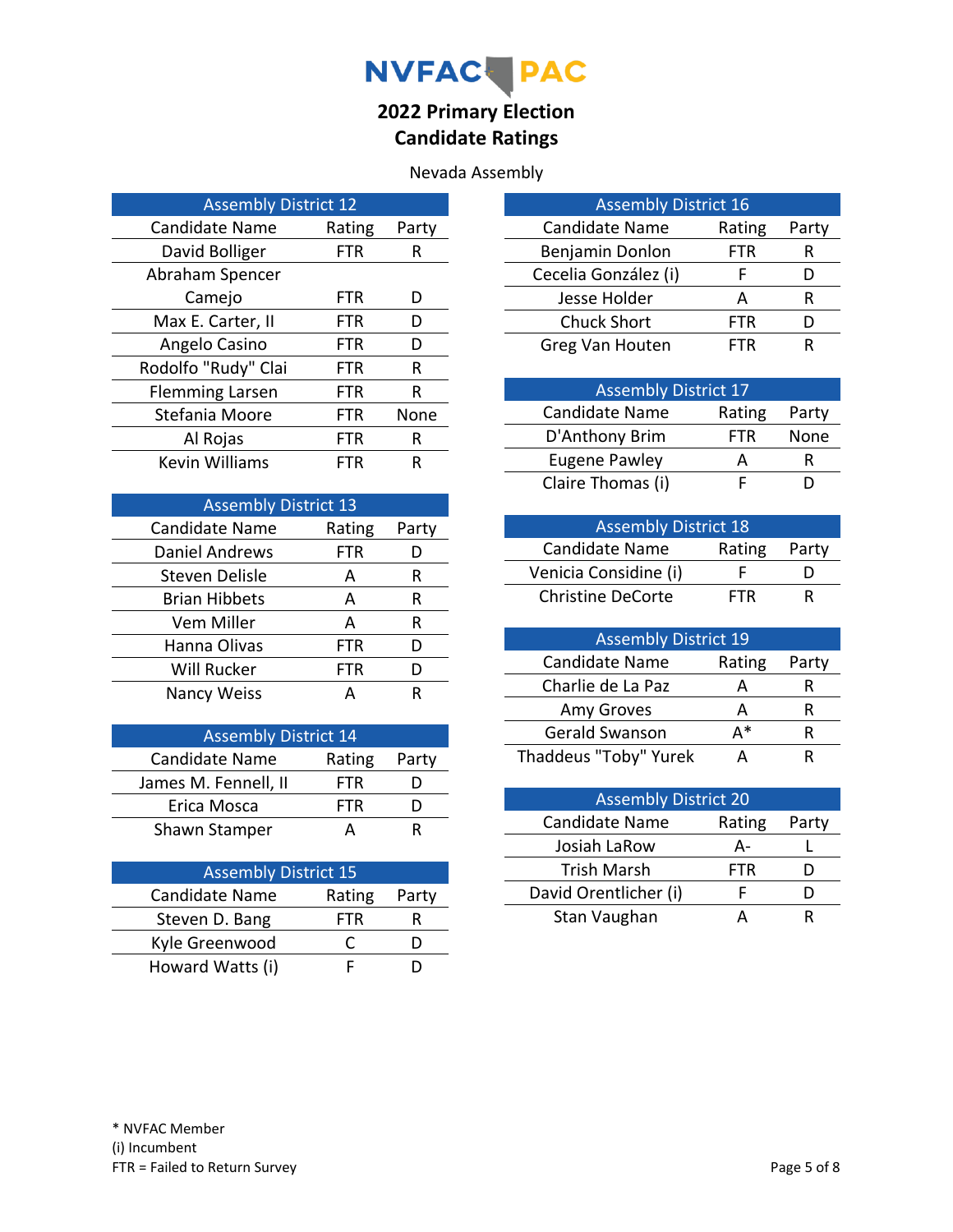

| <b>Assembly District 21</b> |        |       |
|-----------------------------|--------|-------|
| <b>Candidate Name</b>       | Rating | Party |
| Elaine Marzola (i)          |        |       |
| Jon Petrick                 | А      | R     |
| Rachel Puaina               | А      |       |
| Ron Q. Quilang              | -TR.   |       |

| <b>Assembly District 22</b> |            |       |
|-----------------------------|------------|-------|
| Candidate Name              | Rating     | Party |
| Melissa Hardy (i)           | A+         | R     |
| <b>Rick Ramos</b>           | <b>FTR</b> | נו    |

| <b>Assembly District 23</b> |        |       |
|-----------------------------|--------|-------|
| <b>Candidate Name</b>       | Rating | Party |
| Danielle Gallant            |        |       |
| Dan Lier                    | А      | ĸ     |
| <b>Mercy Manley</b>         | FTR    |       |
| Denise Ashhurst             |        |       |

| <b>Assembly District 24</b> |     |   |
|-----------------------------|-----|---|
| Dorzell King                | FTR | ĸ |
| Sarah Peters (i)            |     |   |
| Jose I. Vasquez-            |     |   |
| Maldonado                   | FTR |   |

| <b>Assembly District 25</b> |        |       |
|-----------------------------|--------|-------|
| Candidate Name              | Rating | Party |
| Greg Batchelder             | А-     | R     |
| Alex Goff                   | FTR    |       |
| Jacob Williams              | А-     | R     |
| Sam Kumar                   | Д-     | R     |
| Selena La Rue Hatch         | -TR    |       |

| <b>Assembly District 26</b> |        |       |
|-----------------------------|--------|-------|
| <b>Candidate Name</b>       | Rating | Party |
| <b>Tom Daly</b>             | А-     | R     |
| <b>Bret Delaire</b>         | А      | R     |
| <b>Rich DeLong</b>          | А      | R     |
| Greg Juhl                   | А      | R     |
| Jay Dixon                   | д*     | R     |
| <b>Reed Mitchell</b>        | ΤR     |       |

| <b>Assembly District 27</b> |            |       |
|-----------------------------|------------|-------|
| Candidate Name              | Rating     | Party |
| <b>Brian Lee</b>            | FTR        |       |
| Carmen L. Ortiz             | <b>FTR</b> |       |
| Angela Taylor               | FTR        |       |

| <b>Assembly District 28</b> |            |       |  |  |
|-----------------------------|------------|-------|--|--|
| Candidate Name              | Rating     | Party |  |  |
| Aaron Bautista              | <b>FTR</b> |       |  |  |
| Antonio Bowen               | <b>FTR</b> |       |  |  |
| <b>Clint Brown</b>          | А          | ĸ     |  |  |
| Reuben D'Silva              | FTR        |       |  |  |
| Cindi L. Rivera             | FTR        |       |  |  |

| <b>Assembly District 29</b> |            |       |  |
|-----------------------------|------------|-------|--|
| <b>Candidate Name</b>       | Rating     | Party |  |
| Joe Dalia                   | <b>FTR</b> |       |  |
| Lesley Cohen (i)            |            |       |  |
| Rhonda Knightly             |            | ĸ     |  |
| Natalie Thomas              |            |       |  |

| <b>Assembly District 30</b> |            |       |  |  |
|-----------------------------|------------|-------|--|--|
| Candidate Name              | Rating     | Party |  |  |
| Natha Anderson (i)          |            |       |  |  |
| Garrett McGeein             | <b>FTR</b> |       |  |  |
| Ricci Rodriguez-Elkins      |            |       |  |  |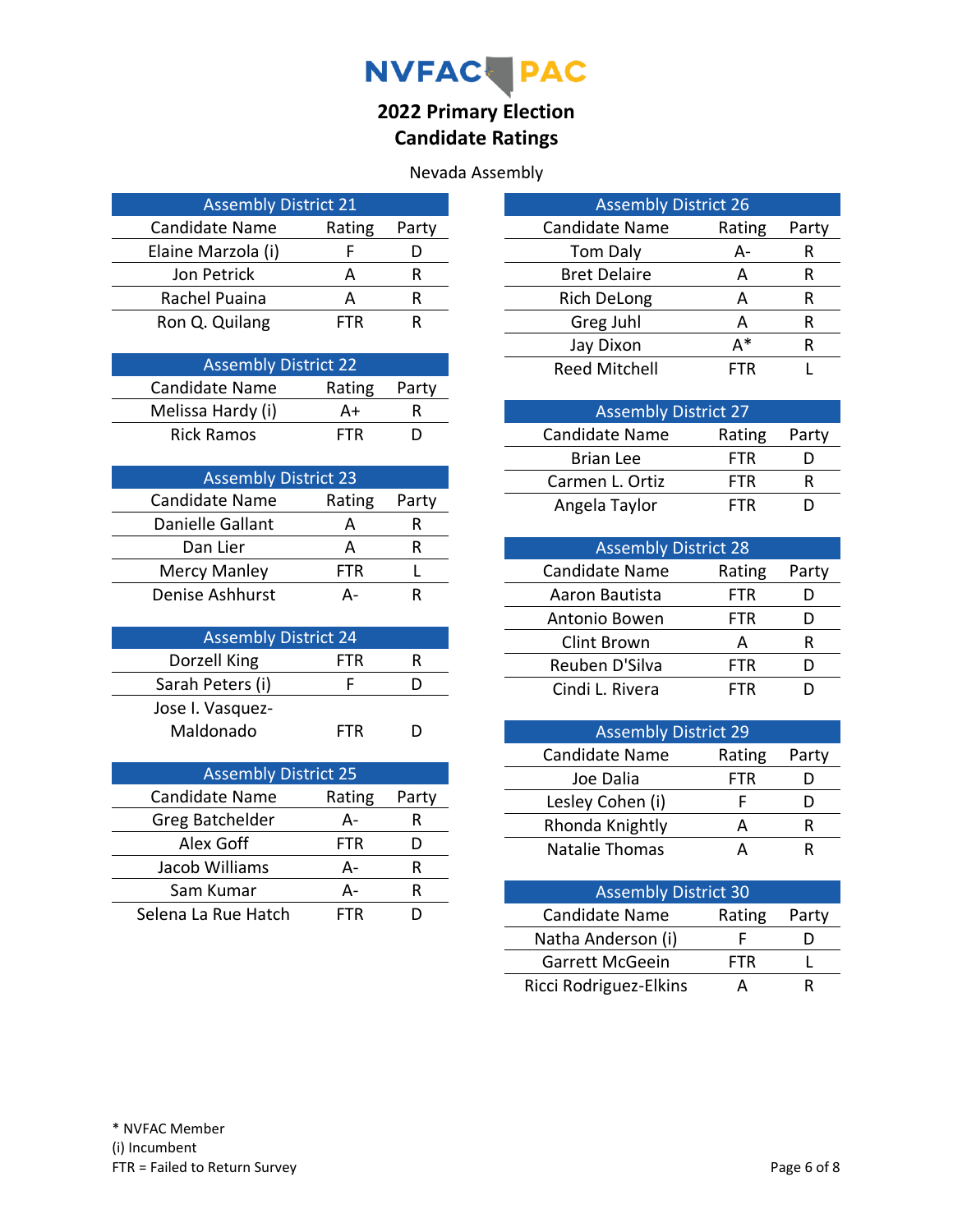# NVFAC PAC

## **2022 Primary Election Candidate Ratings**

| <b>Assembly District 31</b>                          |                      |              | <b>Assembly District 37</b>              |              |
|------------------------------------------------------|----------------------|--------------|------------------------------------------|--------------|
| <b>Candidate Name</b>                                | Rating               | Party        | <b>Candidate Name</b><br>Rating          | Party        |
| Jill Dickman (i)                                     | $A+*$                | $\mathsf{R}$ | Shea Backus<br><b>FTR</b>                | D            |
|                                                      |                      |              | $A^*$<br>Jacob Deaville                  | $\mathsf{R}$ |
| <b>Assembly District 32</b>                          |                      |              | David Flippo<br>FTR                      | R            |
| <b>Candidate Name</b>                                | Rating               | Party        | $A^*$<br>Al Hansen                       | R            |
| Alexis Hansen (i)                                    | <b>FTR</b>           | $\mathsf R$  | <b>Marc Tedoff</b><br><b>FTR</b>         | L            |
|                                                      |                      |              |                                          |              |
| <b>Assembly District 33</b><br><b>Candidate Name</b> |                      |              | <b>Assembly District 38</b>              |              |
| John "Doc" Garrard                                   | Rating<br><b>FTR</b> | Party        | <b>Candidate Name</b><br>Rating          | Party        |
|                                                      |                      | D            | Vida Keller<br>$A+*$                     | $\mathsf{R}$ |
| <b>Bert Gurr</b>                                     | A                    | ${\sf R}$    | Gregory Koenig<br>A                      | $\mathsf{R}$ |
| Nicole Sirotek                                       | <b>FTR</b>           | $\mathsf{R}$ |                                          |              |
| <b>Assembly District 34</b>                          |                      |              | <b>Assembly District 39</b>              |              |
| <b>Candidate Name</b>                                | Rating               | Party        | <b>Candidate Name</b><br>Rating<br>$A+*$ | Party        |
| Shannon Bilbray-                                     |                      |              | Ken Gray                                 | $\mathsf{R}$ |
| Axelrod (i)                                          | F                    | D            | <b>Charles Holt</b><br><b>FTR</b>        | <b>NP</b>    |
| <b>Stacy Butler</b>                                  | A                    | R            | Janice E. Noble<br><b>FTR</b>            | D            |
| Shannon Churchwell                                   | <b>FTR</b>           | ${\sf R}$    | <b>Blayne Osborn</b><br>A                | R            |
| Mary Lim                                             | A                    | R            | <b>Assembly District 40</b>              |              |
|                                                      |                      |              | <b>Candidate Name</b><br>Rating          | Party        |
| <b>Assembly District 35</b>                          |                      |              | Shannon C. McDaniel<br><b>FTR</b>        | D            |
| <b>Candidate Name</b>                                | Rating               | Party        | $A+*$<br>PK O'Neill (i)                  | R.           |
| <b>Julie Connors</b>                                 | <b>FTR</b>           | R            | <b>Gary Schmidt</b><br>A                 | R.           |
| <b>Tiffany Jones</b>                                 | A                    | R            | Sam Toll<br><b>FTR</b>                   | Lib          |
| Michelle Gorelow (i)                                 | F                    | D            |                                          |              |
| Mindy Robinson                                       | B+                   | Lib          | <b>Assembly District 41</b>              |              |
|                                                      |                      |              | <b>Candidate Name</b><br>Rating          | Party        |
| <b>Assembly District 36</b>                          |                      |              | Paul Bodine<br><b>FTR</b>                | R            |
| Candidate Name                                       | Rating               | Party        | F.<br>Sandra Jauregui (i)                | D            |
| Gregory Hafen (i)                                    | $A+*$                | R            | Sean McNamara<br>B+                      | L            |
| <b>Matt Sadler</b>                                   | A                    | $\mathsf{R}$ | Guadalupe Reyes<br><b>FTR</b>            | $\mathsf{R}$ |
|                                                      |                      |              | Tawny C. Rittenbaugh<br><b>FTR</b>       | R            |
|                                                      |                      |              | James "Neil" Slater<br><b>FTR</b>        | $\mathsf{R}$ |
|                                                      |                      |              |                                          |              |